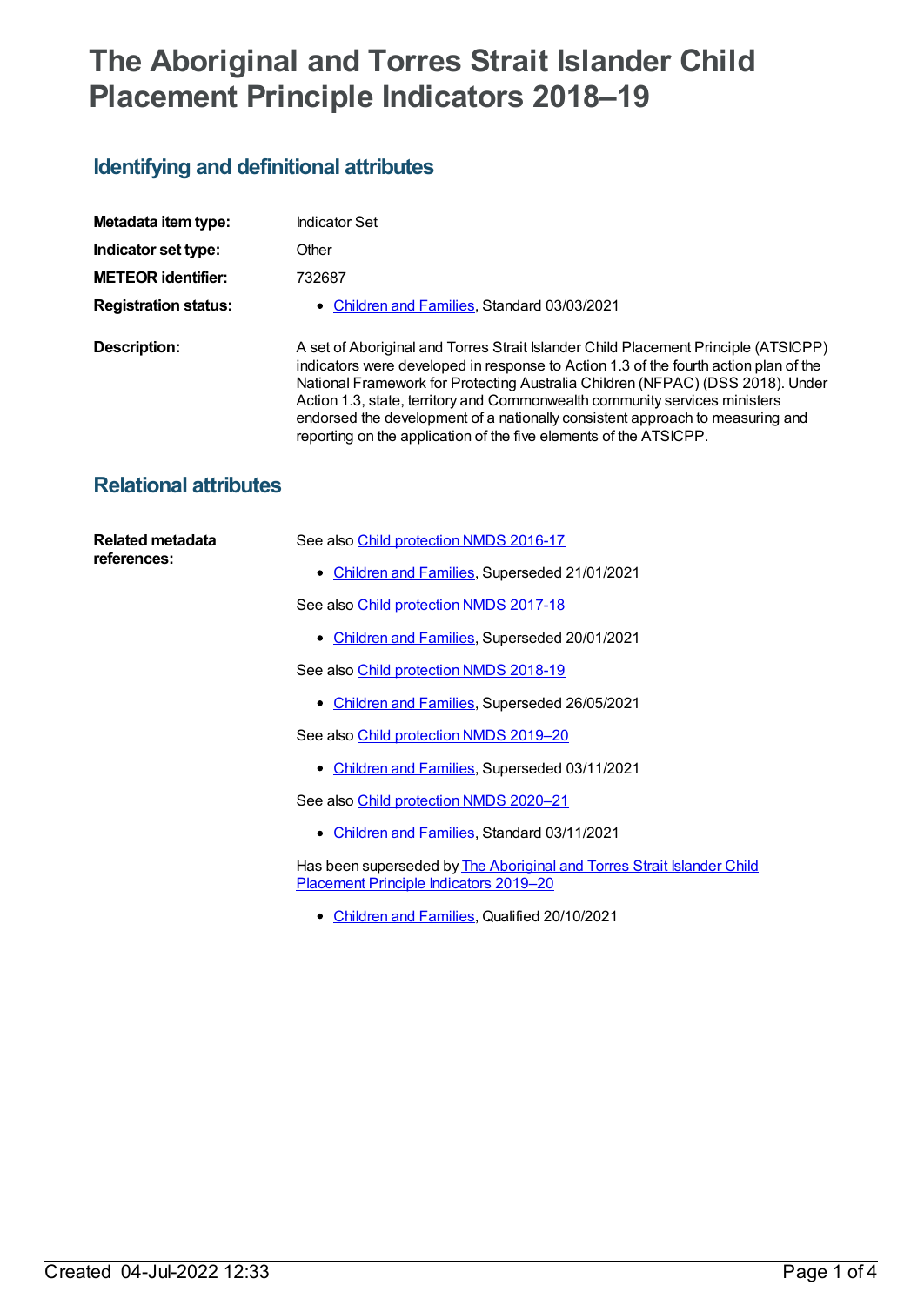**Indicators linked to this Indicator set:** The Aboriginal and Torres Strait Islander Child Placement Principle Indicators 2018–19: Indicator 1.1 Indigenous children in [out-of-home](https://meteor.aihw.gov.au/content/732691) care living with relatives or kin, or other Indigenous carers [Children](https://meteor.aihw.gov.au/RegistrationAuthority/17) and Families, Standard 03/03/2021 The Aboriginal and Torres Strait Islander Child Placement Principle Indicators 2018–19: Indicator 2.1 Indigenous children in [out-of-home](https://meteor.aihw.gov.au/content/732697) care living with Indigenous relatives or kin, or other Indigenous carers [Children](https://meteor.aihw.gov.au/RegistrationAuthority/17) and Families, Standard 03/03/2021 The Aboriginal and Torres Strait Islander Child Placement Principle Indicators 2018–19: Indicator 2.2 Indigenous children in [out-of-home](https://meteor.aihw.gov.au/content/732707) care with cultural support plans [Children](https://meteor.aihw.gov.au/RegistrationAuthority/17) and Families, Standard 03/03/2021 The Aboriginal and Torres Strait Islander Child [Placement](https://meteor.aihw.gov.au/content/732713) Principle Indicators 2018–19: Indicator 2.3 Indigenous children who were reunified [Children](https://meteor.aihw.gov.au/RegistrationAuthority/17) and Families, Standard 03/03/2021 The Aboriginal and Torres Strait Islander Child Placement Principle Indicators 2018–19: Indicator 2.4 [Indigenous](https://meteor.aihw.gov.au/content/732715) children who were reunified and did not return to out-of-home care within 12 months [Children](https://meteor.aihw.gov.au/RegistrationAuthority/17) and Families, Standard 03/03/2021 **Collection and usage attributes National reporting arrangement:** The data used for the ATSICPP indicators are sourced from the 2016–17, 2017– 18 and 2018–19 unit record snapshots of Child Protection National Minimum Data Set (CP NMDS), which includes child protection data submitted by all jurisdictions except New South Wales, and aggregate data in the Australian Institute of Health and Welfare's Child Protection Data Collection where unit record data was not available. Aggregate data were used for all indicators for New South Wales (where

> All CP NMDS unit record data and aggregate data used for the ATSICPP indicators are extracted as at 31 August for the previous two financial years from state and territory child protection department administrative systems. Data are extracted according to definitions and technical specifications agreed by departments and the Australian Institute of Health and Welfare.

available) and for Indicators 1.1 and 2.1 for the Northern Territory.

Detailed Data Quality Statements for each snapshot of the CP NMDS can be found online:

- [2016–17](file:///content/691095)
- [2017–18](file:///content/711622)
- [2018–19](file:///content/727110)

**Implementation start date:** 16/10/2020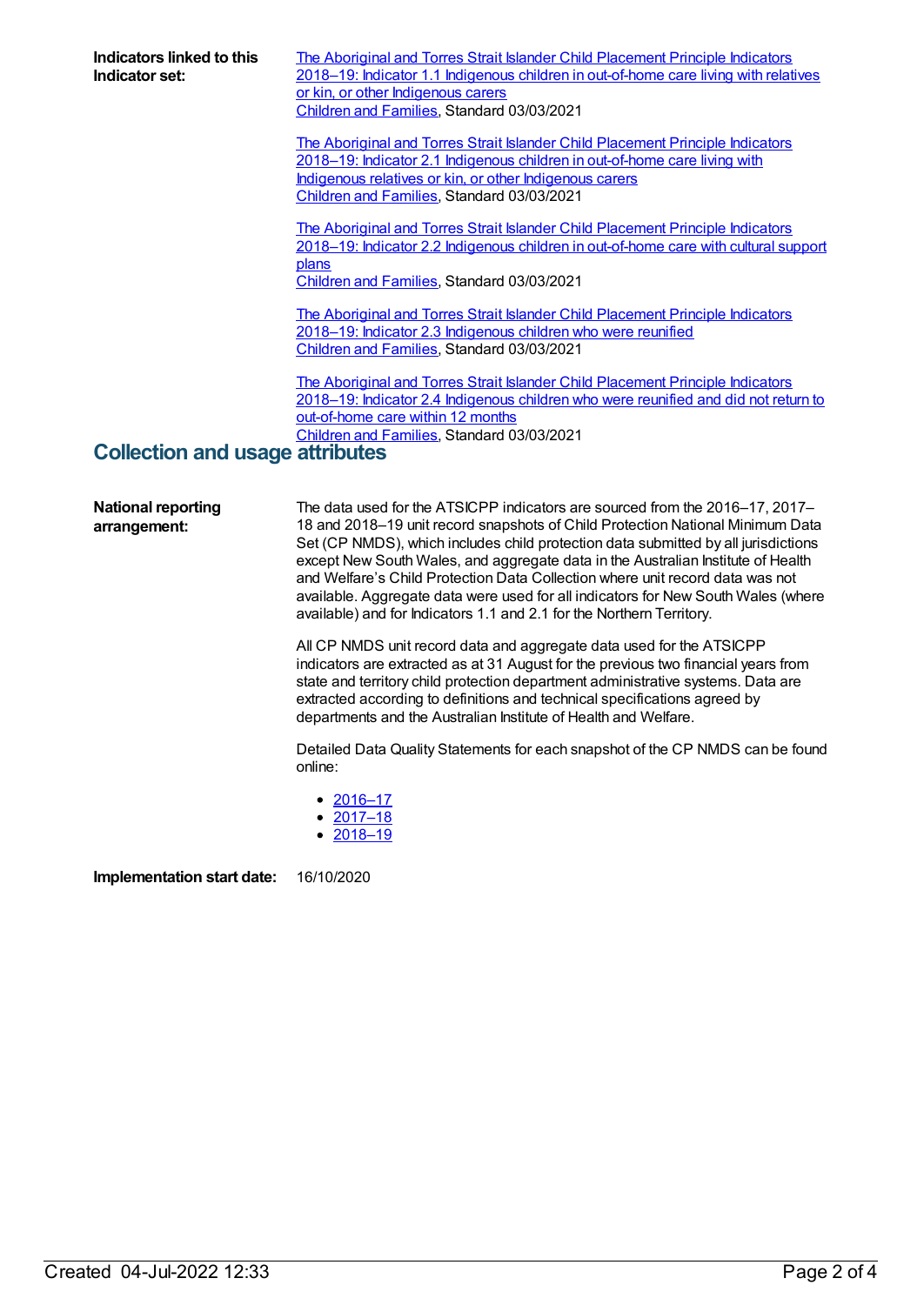**Comments:** The ATSICPP indicators are reported based on nationally agreed specifications and may not match state and territory figures published elsewhere. The key data quality issues relating to the ATSICPP indicators are noted below:

- Data reported in the ATSICPP indicators may not match historic out-of-home care data published previously or elsewhere because the indicators are reported for all years based on the new, nationally consistent definition for out-of-home care that was implemented for reporting in 2018–19. See *Child protection Australia 2018–19* (AIHW 2020a) for more information.
- Additional details on caveats relating to data in the CP NMDS can be found in the [supplementary](https://www.aihw.gov.au/reports-data/health-welfare-services/child-protection/overview) data tables and footnotes from*Child protection Australia reports*.

Data were not available from all jurisdictions to support reporting of all of the ATSICPP indicators for all years. An overview of data availability issues is provided in Table A1.

#### **Table A1: Jurisdictions for which data were not available for ATSICPP indicator reporting**

| Indicator        |                                                                                                        | Jurisdiction and years data is not<br>available |
|------------------|--------------------------------------------------------------------------------------------------------|-------------------------------------------------|
| $2.2\phantom{0}$ | The proportion of Aboriginal and<br>Torres Strait Islander children aged                               | New South Wales 2017 to 2019                    |
|                  | 0-17 in out-of-home care at 30 June                                                                    | South Australia 2017 to 2019                    |
|                  | who have current documented and<br>approved cultural support plans                                     | Tasmania 2017 to 2019                           |
|                  |                                                                                                        | <b>Australian Capital Territory 2017</b>        |
| 2.3              | The proportion of Aboriginal and<br>Torres Strait Islander children aged                               | New South Wales 2016-17 to 2018-<br>19          |
|                  | 0-17 in out-of-home care who were<br>reunified during the year                                         | Queensland 2016-17 to 2018-19                   |
| 2.4              | The proportion of Aboriginal and<br>Torres Strait Islander children aged                               | New South Wales 2016-17 to 2018-<br>19          |
|                  | 0-16 who were reunified during the<br>year and did not return to out-of-<br>home care within 12 months | Queensland 2016-17 to 2018-19                   |

Although some data items were unavailable for New South Wales at the time of publication, they have already commenced collecting some of the necessary data to evaluate the application of ATSICPP. In addition, New South Wales is continuing to enhance their data systems to capture other necessary data, to enable reporting on the ATSICPP indicators in the future.

#### **Source and reference attributes**

**Submitting organisation:** Australian Institute of Health and Welfare